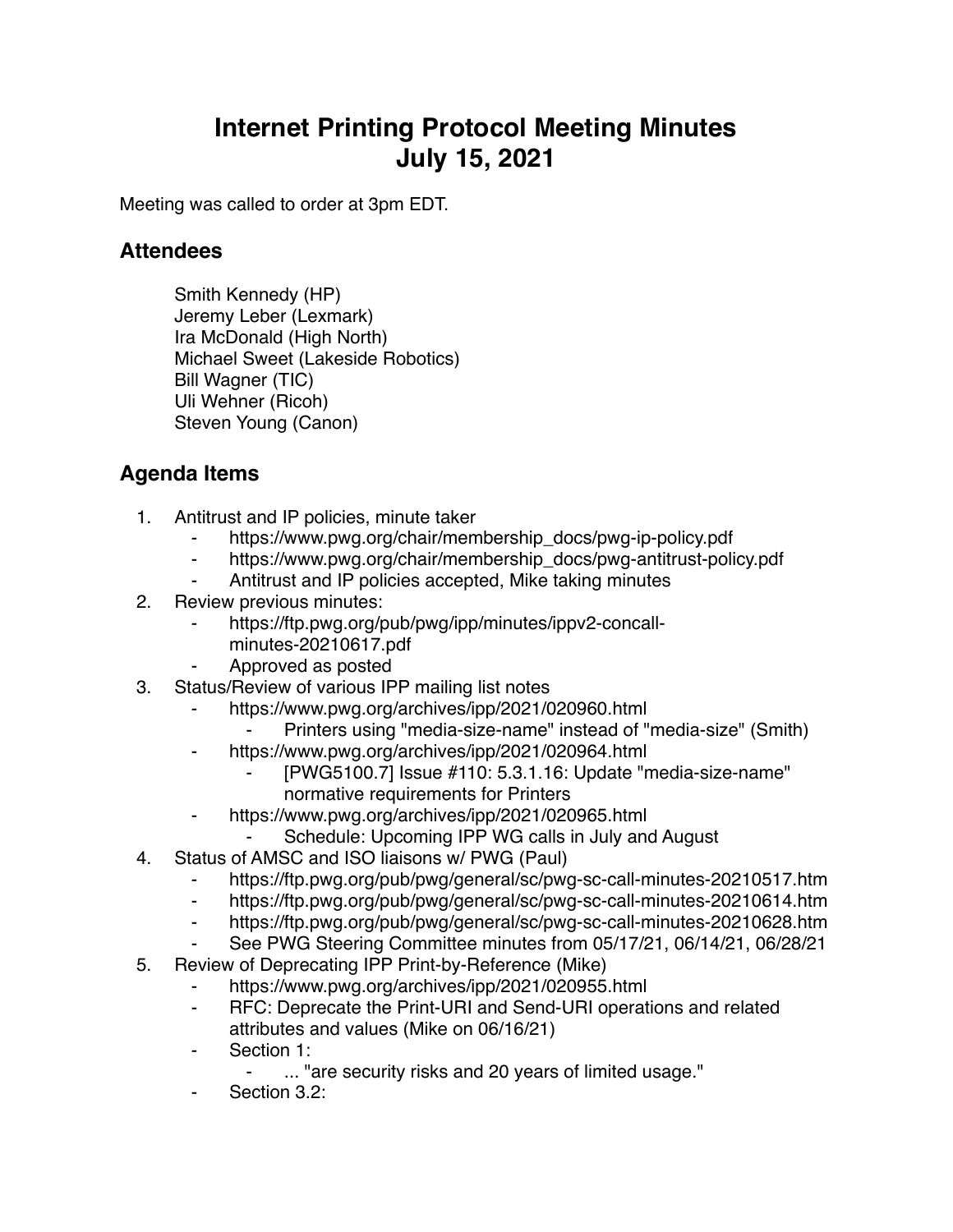- ⁃ Smith will supply additional use cases
- Mike: Need to list recommended replacements for Print-URI
- Section 3.5:
	- ⁃ 3: "Identify existing alternate methods ..."
	- ⁃ 4: "Identify security ..."
	- Add "Identify use cases for printing referenced documents"
- Section 4:
	- ⁃ Smith: Doesn't RFC 8011 require 'ftp'?
		- Mike: Yes, but there are printers that don't support FTP...
- Section 4.1:
	- Title: Network Accesibility Issues
	- ⁃ "access level to networking"
	- "can lead to Print-URI and Send-URI Jobs failing"
- Move all issues under a new section 4.1l
- Add Section 4.1.x on time of access issues
- Section 4.4:
	- ⁃ Say something about the limited set of URI schemes, none provide durable document references
	- "cannot quarantee that the URI is durable" or something like that
- ⁃ Section 4.5:
	- Reword second paragraph (Smith will help provide some content)
- ⁃ Add section 4.2 recommendations
- Section 5.1.1:
	- ⁃ ... "in a Print-URI or Send-URI request"
	- ⁃ ... "because they expose private authentication credentials"
- Section 5.4.1:
	- ⁃ ... "because they expose private authentication credentials"
- Section 9:
	- ⁃ Add a subsection on time-of-access issues
- Section 9.2:
	- Drop "to a Document" on the end.
- 6. Review of IPP Finishings v3.0 (Smith)
	- https://ftp.pwg.org/pub/pwg/ipp/wd/wd-ippfinishings30-20210412-rev.pdf
	- ⁃ Prototype draft for Major update
	- ⁃ IPP WG review on 06/17/21 stopped at the beginning of 7.10
	- ⁃ Schedule Stable draft in Q3/Q4 2021
	- ⁃ Section 5.3:
		- ⁃ Expand examples re: duplex + staple, even number of pages for duplex
	- Section 7.10:
		- Lines 2493-4: "If the "finishings-default" Printer Description attribute has the value '3' (none), ...
		- Line 2496: "Each collection value SHOULD ..."
	- Section 7.x (xxx-supported)
		- ⁃ ... "the supported values OF the ..."
	- Section 7.18:
		- Fix double periods (before section 5.2.8 reference)